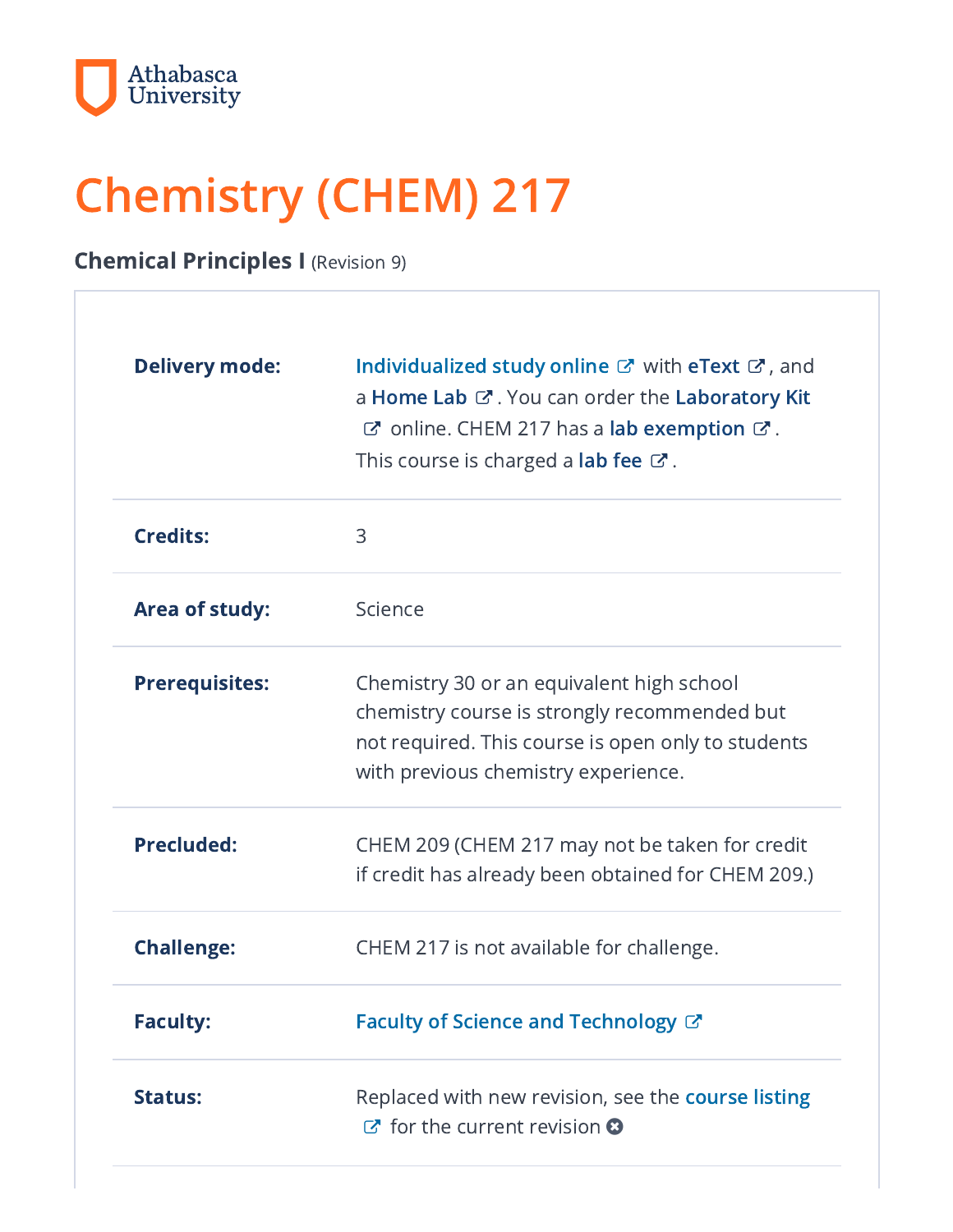#### Notes:

Note: Home lab kits can be shipped within Canada only. Students who live outside Canada are required to attend supervised [laboratories](https://www.athabascau.ca/science-and-technology/resources/centre-for-science/labs/chemistry-labs.html)  $\varnothing$  on site at Athabasca University, Alberta.

## **Overview**

CHEM 217 provides an introduction to chemistry from both a theoretical and practical point of view. Topics covered include a review of nomenclature, the mole concept, and stoichiometry; thermochemistry; atomic and molecular structure; periodic relationships; the gas laws; and the properties of solids, liquids, and solutions. The combination of CHEM 217 and [CHEM](https://www-preview.athabascau.ca/syllabi/chem/chem218.html) 218 is the equivalent to first-year university chemistry.

# Learning outcomes

Upon successful completion of this course, you should be able to

- name chemical compounds and interpret chemical formulae.
- solve problems in chemical stoichiometry.
- describe the properties of gases and perform calculations using gas laws.
- use thermochemical data to solve chemical problems involving heat, work, and enthalpy.
- detail the quantum mechanical model of the atom and the historical atomic models that preceded it.
- $\bullet\;$  recognize the periodic properties of the elements and explain them  $\;$ using the quantum mechanical model of the atom.
- discuss chemical bonds using the Lewis theory, valence bond theory, and molecular orbital theory, and predict molecular shapes using the valence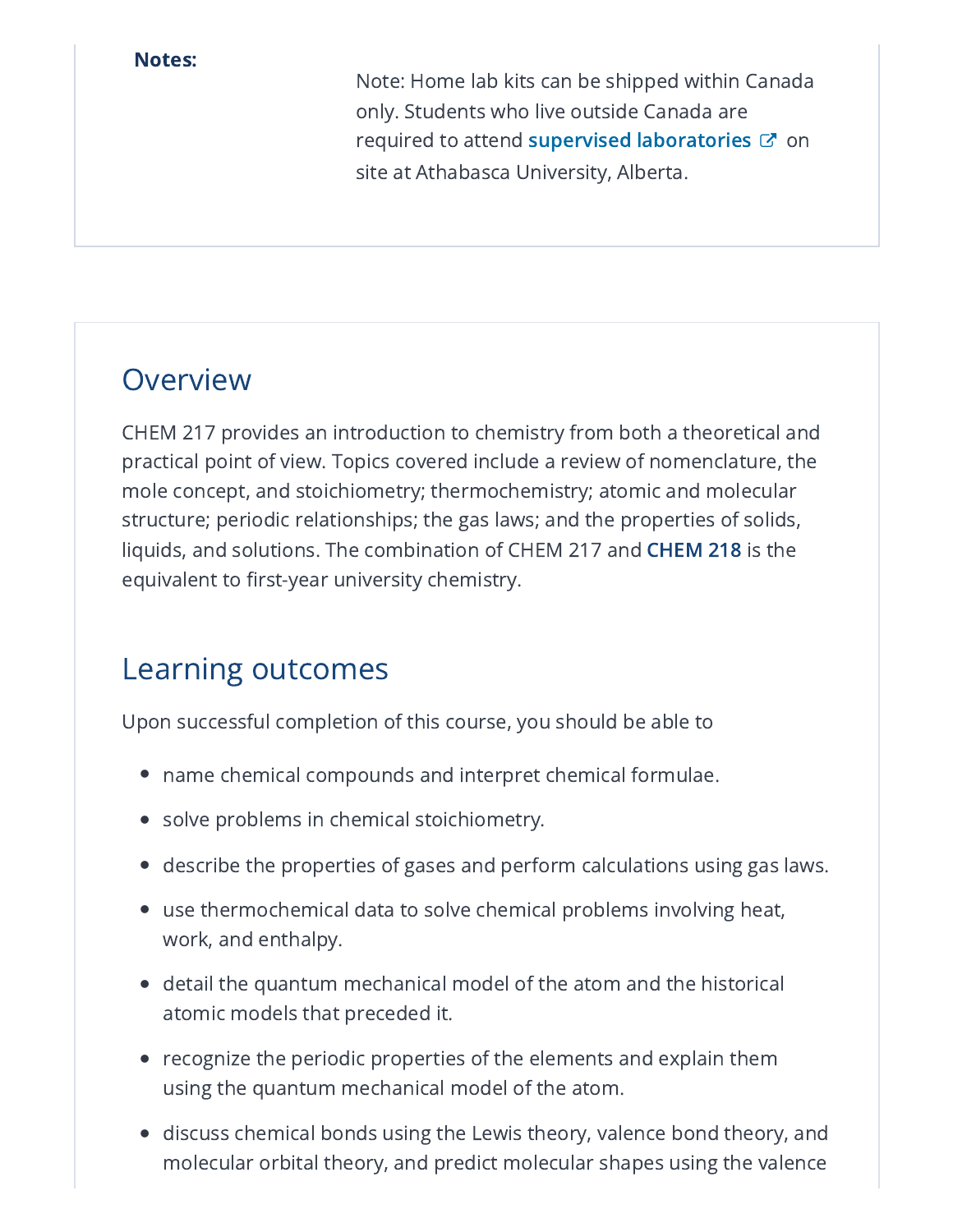shell electron pair repulsion theory.

- $\bullet~$  describe intermolecular forces and apply them to explain the properties of liquids, solids, and gases.
- $\bullet~$  summarize the properties of solutions in terms of intermolecular forces and perform calculations involving the colligative properties of solutions.
- perform qualitative and quantitative chemical experiments and record and interpret results.

# Evaluation

To **[receive](https://www.athabascau.ca/calendar/undergraduate/general-information/glossary.html#credit) credit** & for CHEM 217, you must complete all of the course work, and achieve at least 50 percent on each of the two examinations, and an overall course composite grade of at least **D (50 [percent\)](https://www.athabascau.ca/university-secretariat/_documents/policy/undergraduate-grading-policy.pdf)**  $\boxtimes$  . The weighting of the composite grade is as follows:

| <b>Activity</b>            | Weight |
|----------------------------|--------|
| <b>Midterm Examination</b> | 20%    |
| <b>Final Examination</b>   | 40%    |
| Assignments                | 20%    |
| Laboratory Work            | 20%    |
| <b>Total</b>               | 100%   |

The **final examination** for this course must be taken online with an AUapproved exam invigilator at an approved invigilation centre. It is your responsibility to ensure your chosen invigilation centre can accommodate online exams. For a list of invigilators who can accommodate online exams, visit the **Exam [Invigilation](https://www.athabascau.ca/support-services/exam-services-support/finding-exam-locations/canada-wide-invigilation-locations.html) Network**  $\varnothing$  .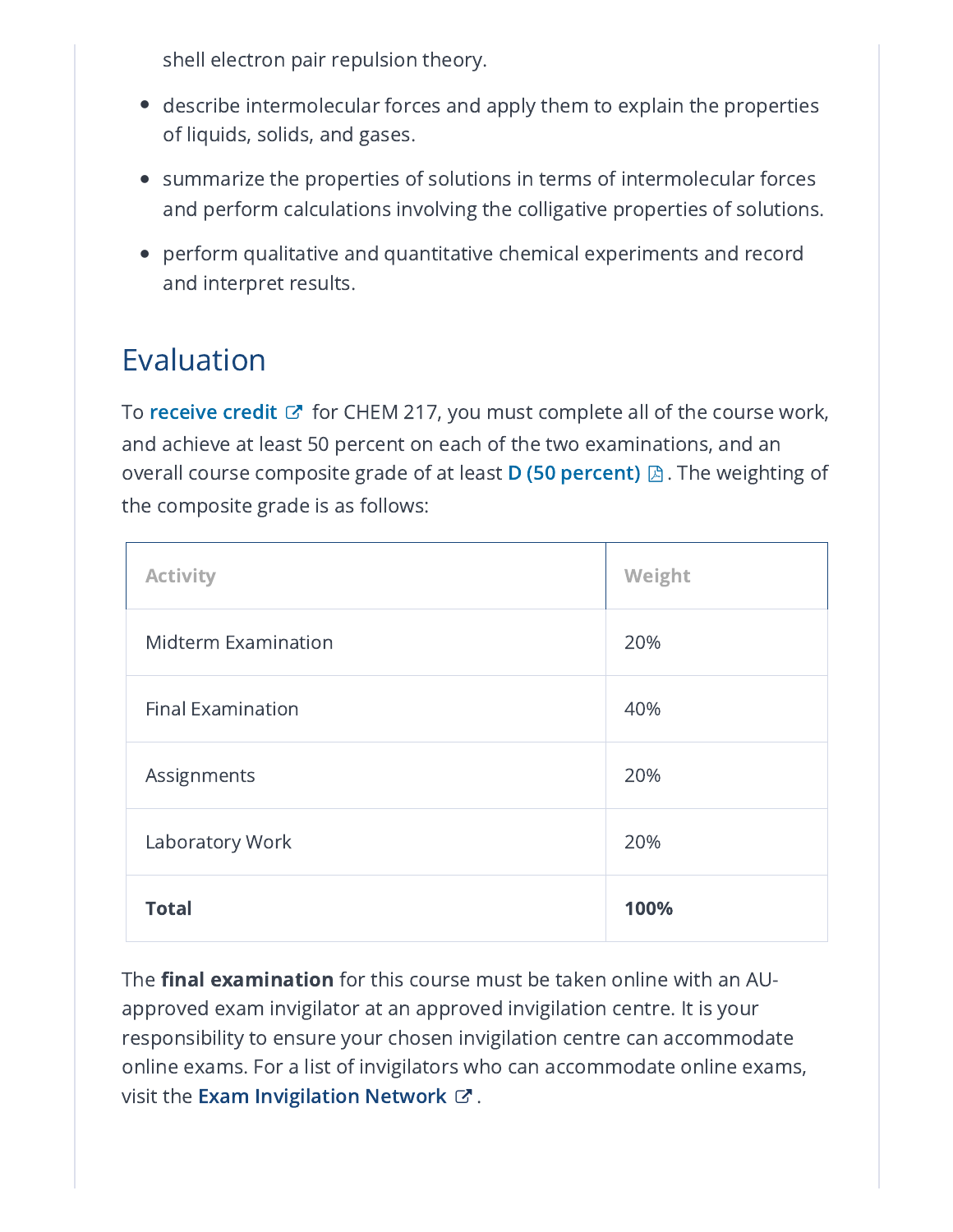To learn more about assignments and examinations, please refer to Athabasca University's **online [Calendar](https://www.athabascau.ca/calendar/undergraduate/exams-grades/requesting-an-exam.html)** ぴ .

## Materials

Tro, Nivaldo J., Travis D. Fridgen, & Lawton E. Shaw. *Chemistry: A Molecular Approach*, First Canadian Edition. Toronto: Pearson, 2014. A (eText)

Tro, Nivaldo J., Travis D. Fridgen, & Lawton E. Shaw. *Selected Solutions Manual for Chemistry: A Molecular Approach*, First Canadian Edition. Toronto: Pearson, 2014.  $\mathbb{R}$  (eText)

#### eTexts

Registration in this course includes electronic textbooks. For more [information](https://www.athabascau.ca/etext-initiative/index.html) on **electronic [textbooks](https://www.athabascau.ca/calendar/undergraduate/general-information/glossary.html#etext)**  $\mathbf{\mathcal{C}}$  , please refer to our **eText Initiative** site  $\mathbb{C}^{\bullet}$  .

#### Other Resources

The Athabasca University course resources also include an online Study Guide and Course Information, as well as a Home Lab Kit (to be borrowed from the AU Library) with print Home Laboratory Manual.

The items listed below are not supplied; you should purchase them before you begin to work on the course. You will need

- $\bullet~$  an electronic calculator capable of handling logarithms and exponentials. **Remember:** Take your calculator with you whenever you write an examination or attend a laboratory session.
- $\bullet\;$  other stationery, including paper for assignments, pens, pencils, a ruler, etc.

#### Special Instructional Features

You must complete 32 hours of laboratory work, using a home-study [laboratory](https://secure3.athabascau.ca/LabKitRequest/app/student-forms/student_form.php) kit, to obtain credit in this course. Order the **laboratory kit**  $\varnothing$